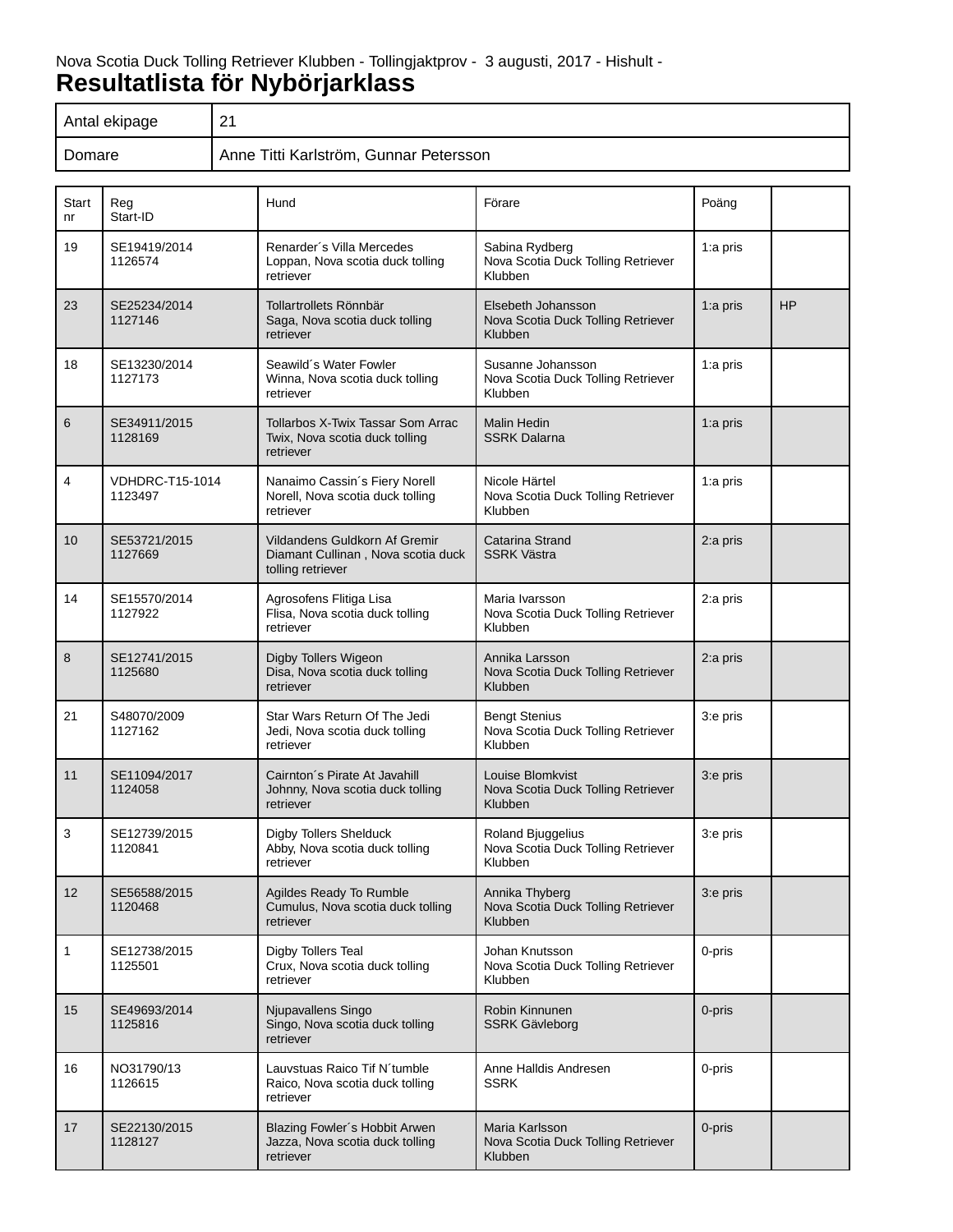| Start<br>nr | Rea<br>Start-ID         | Hund                                                                                    | Förare                                                                  | Poäng  |  |
|-------------|-------------------------|-----------------------------------------------------------------------------------------|-------------------------------------------------------------------------|--------|--|
| 13          | SE34908/2015<br>1128145 | Tollarbos Uronyxia Tassar Som<br>Arrac<br>Onyxia, Nova scotia duck tolling<br>retriever | Louise Lind<br>Nova Scotia Duck Tolling Retriever<br>Klubben            | 0-pris |  |
| 9           | SE12734/2015<br>1125698 | Digby Tollers Goosander<br>Scott, Nova scotia duck tolling<br>retriever                 | <b>Birgitta Zetterberg</b><br><b>SSRK Södra</b>                         | 0-pris |  |
| 5           | SE13647/2016<br>1127608 | Koppeldragets Mynta<br>Mynta, Nova scotia duck tolling<br>retriever                     | Maria Glaadh<br>Nova Scotia Duck Tolling Retriever<br>Klubben           | 0-pris |  |
| 2           | SE53717/2015<br>1126517 | Vildandens Guldstjärna Af Gremir<br>Stjärna, Nova scotia duck tolling<br>retriever      | Carina Boijertz<br>Nova Scotia Duck Tolling Retriever<br><b>Klubben</b> | 0-pris |  |
| 24          | SE26117/2013<br>1123047 | <b>Swinging Tails Early Times</b><br>Olja, Nova scotia duck tolling<br>retriever        | Kerstin Kvarnlöf<br>Nova Scotia Duck Tolling Retriever<br>Klubben       | 0-pris |  |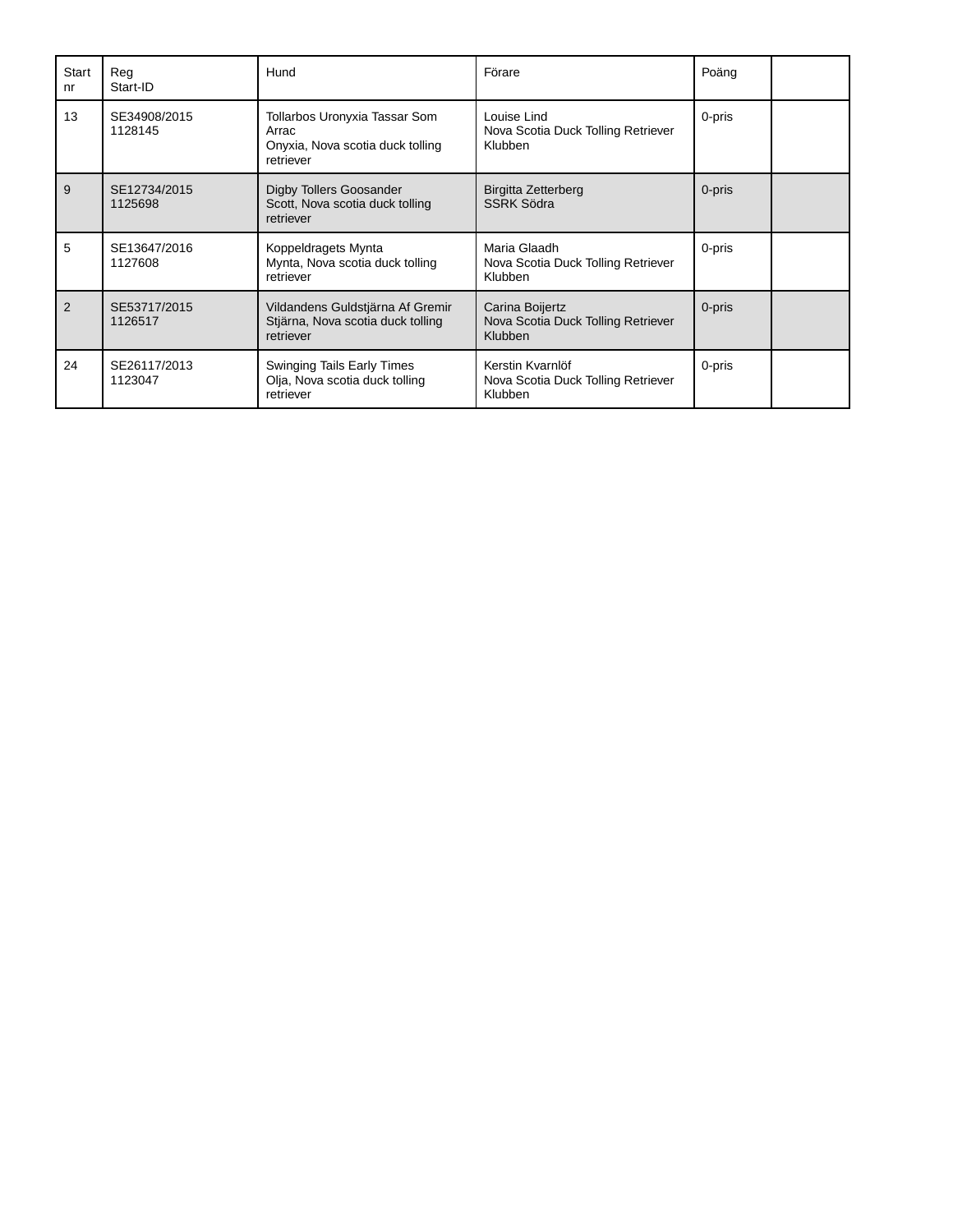# Nova Scotia Duck Tolling Retriever Klubben - Tollingjaktprov - 4 augusti, 2017 - Hishult - **Resultatlista för Nybörjarklass**

| Antal ekipage | 20                                       |
|---------------|------------------------------------------|
| Domare        | Anne Titti Karlström, Sverker Haraldsson |

| <b>Start</b><br>nr | Reg<br>Start-ID                   | Hund                                                                             | Förare                                                                      | Poäng    |           |
|--------------------|-----------------------------------|----------------------------------------------------------------------------------|-----------------------------------------------------------------------------|----------|-----------|
| 8                  | SE29819/2015<br>1122696           | River Fox Salsa Av Fira<br>Nässla, Nova scotia duck tolling<br>retriever         | Lotta Strömberg<br><b>SSRK Södra</b>                                        | 1:a pris |           |
| 2                  | SE53714/2015<br>1124597           | Vildandens Guldhjärta Af Gremir<br>Drömma, Nova scotia duck tolling<br>retriever | Anna Gustavsson<br>Götene BK                                                | 1:a pris | HP        |
| 4                  | SE34907/2015<br>1126887           | Tollarbos Tikka Tassar Som Arrac<br>Tikka, Nova scotia duck tolling<br>retriever | Malin Kånåhols<br>Uppsala HU                                                | 1:a pris |           |
| 3                  | SE47305/2015<br>1126927           | <b>Inlicios Dusk And Dawn</b><br>Tesla, Nova scotia duck tolling<br>retriever    | Håkan Linde<br>Svenska spaniel- och<br>retrieverklubben                     | 1:a pris | <b>HP</b> |
| 24                 | SE46000/2012<br>1127349           | Agildes M&m Taste Like Smash<br>Lexus, Nova scotia duck tolling<br>retriever     | <b>Filip Ertzinger</b><br>Nova Scotia Duck Tolling Retriever<br>Klubben     | 2:a pris |           |
| 5                  | SE21600/2015<br>1127909           | Agrosofens Virvelvinda<br>Zera, Nova scotia duck tolling<br>retriever            | <b>Tone Kvanlid Larsen</b><br>Nova Scotia Duck Tolling Retriever<br>Klubben | 2:a pris |           |
| 22                 | SE53816/2012<br>1127592           | Agrosofens Humorissa<br>Viva, Nova scotia duck tolling<br>retriever              | Tobias Kingfeldt<br>Nova Scotia Duck Tolling Retriever<br>Klubben           | 3:e pris |           |
| 6                  | <b>VDHDRC-T16-1134</b><br>1126903 | Winja Vom Lech-Toller Nest<br>Winja, Nova scotia duck tolling<br>retriever       | Ronny Lillebakken<br>Nova Scotia Duck Tolling Retriever<br>Klubben          | 3:e pris |           |
| 13                 | SE54766/2013<br>1124608           | Andrummets Helge Strb<br>Helge, Nova scotia duck tolling<br>retriever            | Tommy Törndahl<br>SSRK Östergötland                                         | 3:e pris |           |
| 11                 | SE16959/2015<br>1113689           | Arbetsviljans Sockergryn<br>Mumla, Nova scotia duck tolling<br>retriever         | Anna Fredriksson<br>SSRK Östergötland                                       | 3:e pris |           |
| 10                 | SE54484/2015<br>1127711           | Agrosofens Filiokus<br>Figo, Nova scotia duck tolling<br>retriever               | Agnetha Canhäll<br>Nyköpings BK                                             | 0-pris   |           |
| 12                 | SE29822/2015<br>1115502           | River Fox Soul Av Fira<br>Chimay, Nova scotia duck tolling<br>retriever          | <b>Therese Andersson</b><br>Tyresö BK                                       | 0-pris   |           |
| 9                  | SE24154/2015<br>1125102           | Arbetsviljans Vitlav<br>Easton, Nova scotia duck tolling<br>retriever            | Frida Wiklund<br>Stockholms Södra BK                                        | 0-pris   |           |
| $\mathbf{1}$       | SE25190/2016<br>1127930           | Andrummets Karaktär<br>Kul-Ting, Nova scotia duck tolling<br>retriever           | Marie Eklöv<br>SSRK Östergötland                                            | 0-pris   |           |
| 15                 | SE42884/2014<br>1128219           | Rödtottarnas Pirat<br>Pirat, Nova scotia duck tolling<br>retriever               | Malene Markusson<br><b>SSRK Västra</b>                                      | 0-pris   |           |
| $\overline{7}$     | SE28898/2016<br>1124874           | Rödtottarnas Vimsa<br>Vimsa, Nova scotia duck tolling<br>retriever               | Maria Olsson<br>Angereds BHK                                                | 0-pris   |           |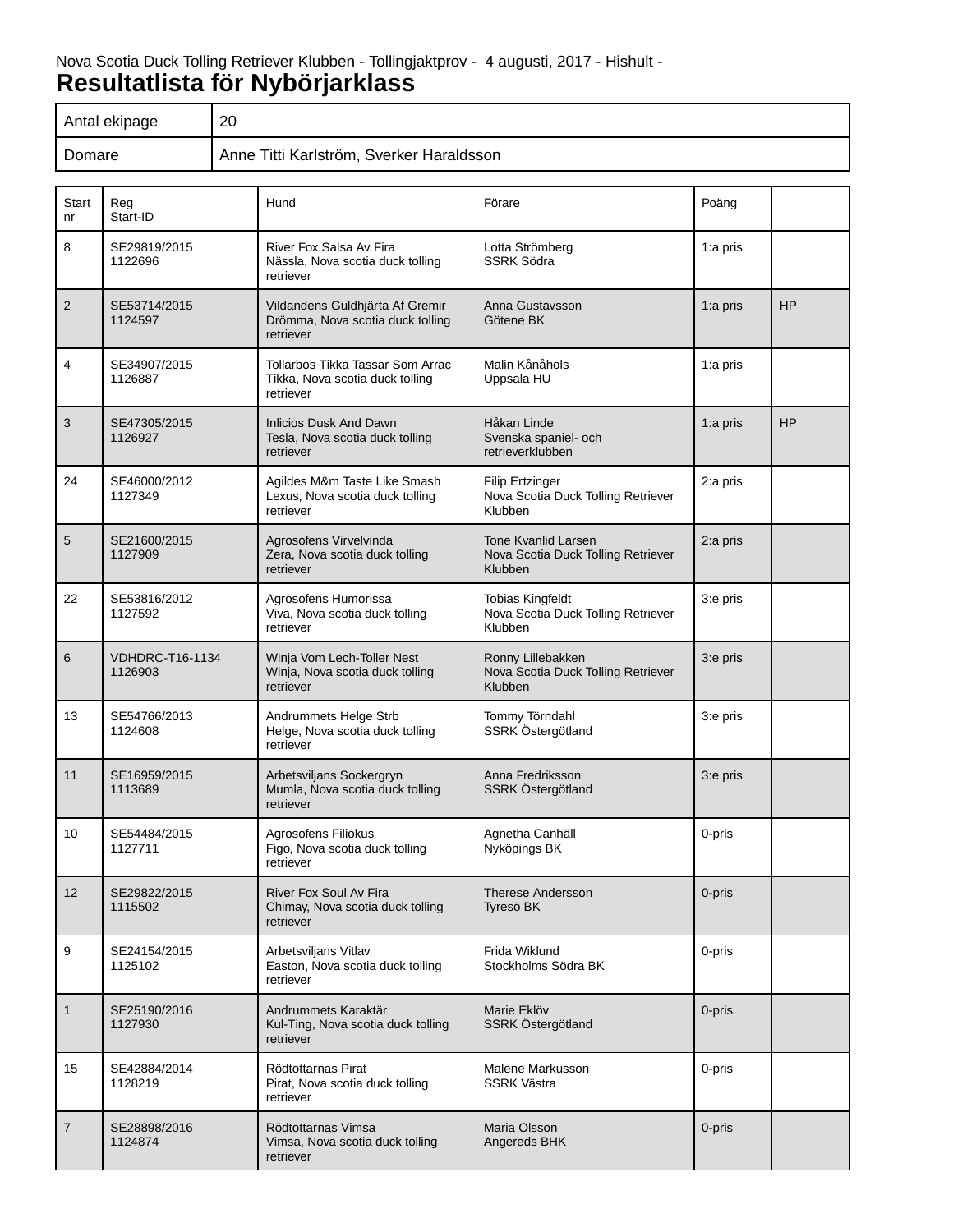| <b>Start</b><br>nr | Rea<br>Start-ID         | Hund                                                                        | Förare                                                             | Poäng  |  |
|--------------------|-------------------------|-----------------------------------------------------------------------------|--------------------------------------------------------------------|--------|--|
| 23                 | SE39694/2014<br>1126579 | Dewberry's Dual Cupid Paygo<br>Cupid, Nova scotia duck tolling<br>retriever | Mikael Södergvist<br>Nova Scotia Duck Tolling Retriever<br>Klubben | 0-pris |  |
| 19                 | SE52636/2011<br>1127038 | Vildandens Cache Af Pixboot<br>Bingo, Nova scotia duck tolling<br>retriever | Katrine Blåfjell<br>Norge                                          | 0-pris |  |
| 14                 | SE44648/2012<br>1128218 | Agildes Treasure Aphrodite<br>Ylja, Nova scotia duck tolling<br>retriever   | Inger Helene Sørli<br>Svenska spaniel- och<br>retrieverklubben     |        |  |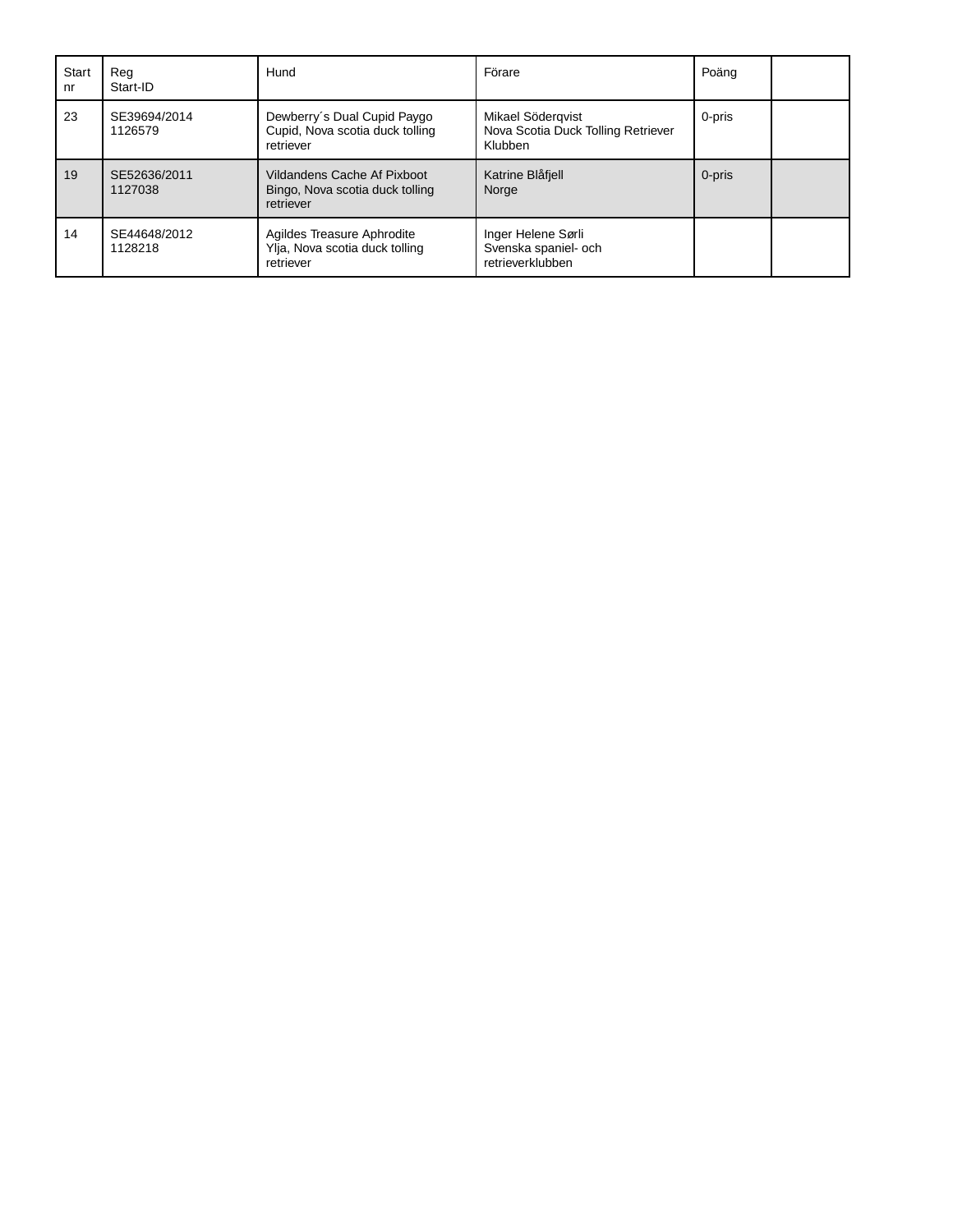# Nova Scotia Duck Tolling Retriever Klubben - Tollingjaktprov - 5 augusti, 2017 - Hishult - **Resultatlista för Nybörjarklass**

| Antal ekipage | 34                                       |
|---------------|------------------------------------------|
| Domare        | Sverker Haraldsson, Anne Titti Karlström |

| <b>Start</b><br>nr | Reg<br>Start-ID                  | Hund                                                                            | Förare                                                              | Poäng    |
|--------------------|----------------------------------|---------------------------------------------------------------------------------|---------------------------------------------------------------------|----------|
| $\mathbf{1}$       | <b>VDHDRCT15-1020</b><br>1127416 | Nanaimo Cassin's Vennjoenne<br>Joenne, Nova scotia duck tolling<br>retriever    | Maike Boehm<br>Nova Scotia Duck Tolling Retriever<br>Klubben        | 1:a pris |
| $\overline{2}$     | SE29827/2015<br>1128201          | River Fox Rocksteady Av Fira<br>Focus, Nova scotia duck tolling<br>retriever    | Tiina Mäntyranta<br>Nova Scotia Duck Tolling Retriever<br>Klubben   | 1:a pris |
| 30                 | NO32967/12<br>1126614            | Lauvstuas Trym Winterstorm<br>Trym, Nova scotia duck tolling<br>retriever       | Geir-Olav Andresen<br>Nova Scotia Duck Tolling Retriever<br>Klubben | 2:a pris |
| 23                 | CLP/NSR/673/13<br>1127458        | Erikachen Roisin<br>Roisin, Nova scotia duck tolling<br>retriever               | Martina Garova<br>Nova Scotia Duck Tolling Retriever<br>Klubben     | 2:a pris |
| 28                 | NO34449/11<br>1105861            | Tollerparken's Aktive Ask<br>Ask, Nova scotia duck tolling<br>retriever         | Wenche Riise<br>Nova Scotia Duck Tolling Retriever<br>Klubben       | 2:a pris |
| 15                 | SE57592/2011<br>1127947          | Seawild's Bite The Bullet<br>Zack, Nova scotia duck tolling<br>retriever        | Sofia Nilsson<br><b>SSRK Värmland</b>                               | 2:a pris |
| $\overline{7}$     | SE22125/2015<br>1122617          | Blazing Fowler's Hobbit Aragorn<br>Aslan, Nova scotia duck tolling<br>retriever | Marie Kinder<br><b>SSRK Södra</b>                                   | 3:e pris |
| 3                  | SE22114/2016<br>1126854          | Agildes Boost Of Passion<br>Melba, Nova scotia duck tolling<br>retriever        | Lena Fjellstedt<br><b>SSRK Gävleborg</b>                            | 3:e pris |
| 20                 | SE15572/2014<br>1127266          | Agrosofens Mona-Lisa<br>Iza, Nova scotia duck tolling retriever                 | Monica Beijer<br>SSRK Östra                                         | 3:e pris |
| 11                 | DK19346/2015<br>1124920          | Redcoasthunter's Amazing Hokey<br>Hokey, Nova scotia duck tolling<br>retriever  | Maria Petersen<br>Nova Scotia Duck Tolling Retriever<br>Klubben     | 3:e pris |
| 6                  | NO47323/15<br>1127514            | Inlicios Hot and Cold<br>Indy, Nova scotia duck tolling<br>retriever            | Johanna Järnegren<br>Nova Scotia Duck Tolling Retriever<br>Klubben  | 3:e pris |
| 18                 | SE14079/2013<br>1127505          | Aguafox Sami Tähtisade<br>Freija, Nova scotia duck tolling<br>retriever         | Vesa Lehto<br>Finland (Suomi)                                       | 0-pris   |
| 34                 | SE55758/2012<br>1113069          | Arbetsviljans Gnejs<br>Charlie, Nova scotia duck tolling<br>retriever           | Odd Arne Grødem<br>Norge                                            | 0-pris   |
| 12                 | SE45137/2015<br>1127225          | Lönnlövets Yatzy<br>Yatzy, Nova scotia duck tolling<br>retriever                | Frida Sandberg<br>Nova Scotia Duck Tolling Retriever<br>Klubben     | 0-pris   |
| 16                 | CLP/NSR/803<br>1127457           | Absolut First Izolda Garonera<br>Izolda, Nova scotia duck tolling<br>retriever  | Martina Garova<br>Nova Scotia Duck Tolling Retriever<br>Klubben     | 0-pris   |
| 33                 | SE37793/2011<br>1125612          | Lantlyckans Irrbloss<br>Bajazz, Nova scotia duck tolling<br>retriever           | Ann Sissel Lyngen<br>Svenska spaniel- och<br>retrieverklubben       | 0-pris   |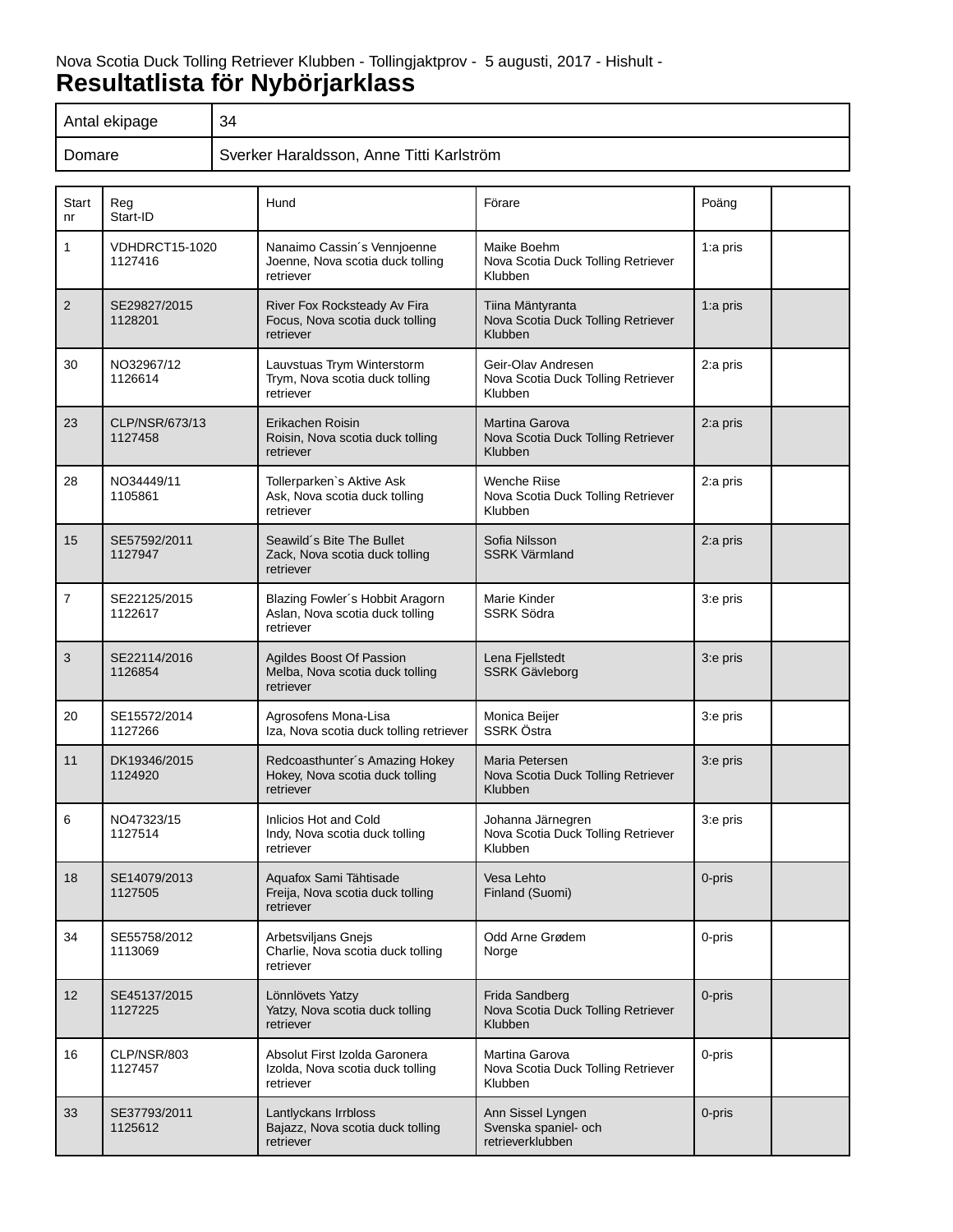| <b>Start</b><br>n <sub>r</sub> | Reg<br>Start-ID         | Hund                                                                              | Förare                                                                   | Poäng  |  |
|--------------------------------|-------------------------|-----------------------------------------------------------------------------------|--------------------------------------------------------------------------|--------|--|
| 13                             | SE24153/2015<br>1128032 | Arbetsviljans Skvattram<br>Chaplin, Nova scotia duck tolling<br>retriever         | Monica van Leeuwen<br>Bro-Håbo BK                                        | 0-pris |  |
| 5                              | SE27264/2016<br>1125340 | Amazing Tollers Moonshine Of Arli<br>Honey, Nova scotia duck tolling<br>retriever | Therese Johansson<br>Nova Scotia Duck Tolling Retriever<br>Klubben       | 0-pris |  |
| 9                              | SE21596/2015<br>1127252 | Agrosofens Karusella<br>Rusa, Nova scotia duck tolling<br>retriever               | Gunilla Larsson<br>Bro-Håbo BK                                           | 0-pris |  |
| 21                             | SE19414/2014<br>1127014 | Andrummets Fredspipa<br>Elmer, Nova scotia duck tolling<br>retriever              | Frida Olsson<br>Nova Scotia Duck Tolling Retriever<br>Klubben            | 0-pris |  |
| 32                             | SE15013/2013<br>1126372 | Krokasmedens Ålways Messy<br>Messy, Nova scotia duck tolling<br>retriever         | <b>Therese Munk</b><br>Tjörns BK                                         | 0-pris |  |
| $\overline{4}$                 | SE24152/2015<br>1123634 | Swinging Tails Norma Oryx<br>Oryx, Nova scotia duck tolling<br>retriever          | Ann-Christine Ahlebrand<br>Nova Scotia Duck Tolling Retriever<br>Klubben | 0-pris |  |
| 8                              | SE54490/2015<br>1127593 | Agrosofens Killevippa<br>Sol, Nova scotia duck tolling retriever                  | <b>Malin Kingfelt</b><br>Nova Scotia Duck Tolling Retriever<br>Klubben   | 0-pris |  |
| 25                             | SE49689/2014<br>1124984 | Njupavallens Sikta<br>Sikta, Nova scotia duck tolling<br>retriever                | <b>Richard Mattsson</b><br>Nova Scotia Duck Tolling Retriever<br>Klubben | 0-pris |  |
| 26                             | SE13229/2014<br>1127607 | Seawild's Walk Of Game<br>Lycke Larsen, Nova scotia duck<br>tolling retriever     | Tone Noem<br>Nova Scotia Duck Tolling Retriever<br>Klubben               | 0-pris |  |
| 27                             | SE27265/2016<br>1128133 | Amazing Tollers Moon Glow Of Arli<br>Birka, Nova scotia duck tolling<br>retriever | Hanna Gustafsson<br>Nova Scotia Duck Tolling Retriever<br>Klubben        | 0-pris |  |
| 35                             | SE26796/2013<br>1127156 | Fågelsjöns Stjärnklar<br>Icky, Nova scotia duck tolling<br>retriever              | Camilla Kitzberger<br>SSRK Östra                                         | 0-pris |  |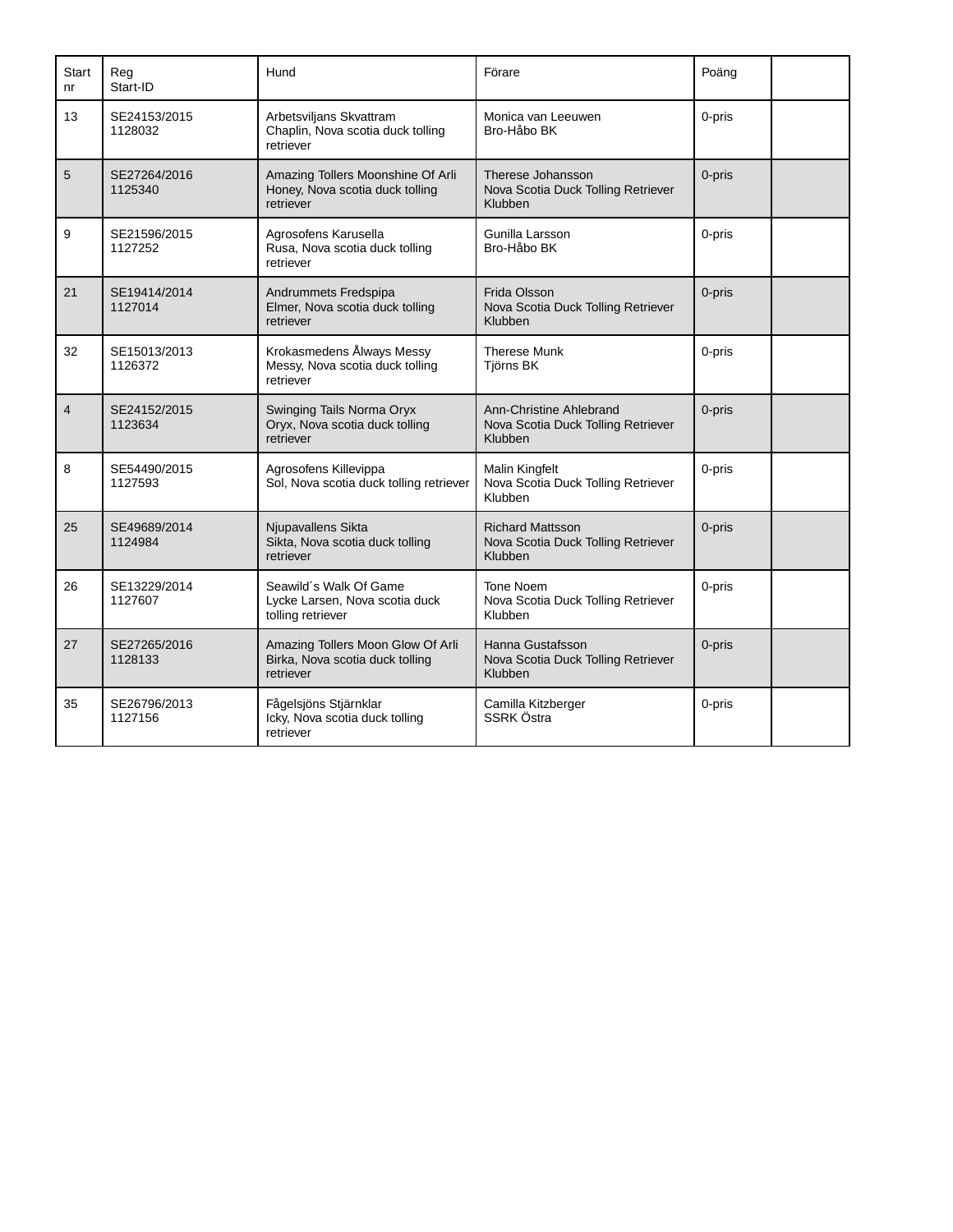# Nova Scotia Duck Tolling Retriever Klubben - Tollingjaktprov - 3 augusti, 2017 - Hishult - **Resultatlista för Öppen klass**

| Antal ekipage | 18                             |
|---------------|--------------------------------|
| Domare        | Hanne Søndenbroe, Marie Kinder |

| Start<br>n <sub>r</sub> | Reg<br>Start-ID                   | Hund                                                                                              | Förare                                                                     | Poäng    |  |
|-------------------------|-----------------------------------|---------------------------------------------------------------------------------------------------|----------------------------------------------------------------------------|----------|--|
| 15                      | <b>VDHDRC-T14-0862</b><br>1124939 | Speeding Katniss vom Lech-Toller<br><b>Nest</b><br>Katniss, Nova scotia duck tolling<br>retriever | Doris Hoffmann<br>Nova Scotia Duck Tolling Retriever<br>Klubben            | 1:a pris |  |
| 8                       | SE56408/2010<br>1124116           | Lönnlövets Corona<br>Myra, Nova scotia duck tolling<br>retriever                                  | Petra Scharin<br>Nova Scotia Duck Tolling Retriever<br>Klubben             | 1:a pris |  |
| 3                       | SE51235/2013<br>1123841           | Piktook's Five Island Yaiza<br>Yaiza, Nova scotia duck tolling<br>retriever                       | Maygreth Åkesson<br>SBKs Halmstadsavd.                                     | 2:a pris |  |
| $\mathbf{1}$            | SE28561/2012<br>1120779           | Flottatjärn's Önja Of Leo<br>Diva, Nova scotia duck tolling<br>retriever                          | Roger Karlsson<br>SSRK Södra                                               | 3:e pris |  |
| $\overline{2}$          | SE55760/2012<br>1126823           | Arbetsviljans Kalksten<br>Kiitos, Nova scotia duck tolling<br>retriever                           | Lena Dahlblom<br>Nova Scotia Duck Tolling Retriever<br>Klubben             | 3:e pris |  |
| 9                       | NO32969/12<br>1127336             | Lauvstuas Tia Winterstar<br>Tia, Nova scotia duck tolling retriever                               | Tone N Ottersen<br>Nova Scotia Duck Tolling Retriever<br>Klubben           | 3:e pris |  |
| 11                      | SE24917/2013<br>1126670           | Digby Tollers Scuderia<br>Zoya, Nova scotia duck tolling<br>retriever                             | Lena Muchardt<br>Nova Scotia Duck Tolling Retriever<br>Klubben             | 3:e pris |  |
| $\overline{7}$          | S29075/2009<br>1123949            | Lönnlövets Busa<br>Busa, Nova scotia duck tolling<br>retriever                                    | Lena Lillstrand<br>Mälarö BK                                               | 0-pris   |  |
| 10                      | SE14611/2013<br>1127779           | River Fox Red Flash Of Texmo<br>Felix, Nova scotia duck tolling<br>retriever                      | <b>Emmelie Gunnarsson</b><br>Nova Scotia Duck Tolling Retriever<br>Klubben | 0-pris   |  |
| 6                       | SE12737/2015<br>1122999           | <b>Digby Tollers Pintail</b><br>Nikita, Nova scotia duck tolling<br>retriever                     | Amelie Sandberg Möller<br>Nova Scotia Duck Tolling Retriever<br>Klubben    | 0-pris   |  |
| 12                      | SE31926/2014<br>1125673           | Aktiviva's Hertta Di Matti<br>Spana, Nova scotia duck tolling<br>retriever                        | Susanna Hallgren<br>SSRK Östra                                             | 0-pris   |  |
| 13                      | NO35798/13<br>1123851             | Multestua Mattykaisa's Bheste<br>Bhest, Nova scotia duck tolling<br>retriever                     | Nina W. Nilsen<br>Nova Scotia Duck Tolling Retriever<br>Klubben            | 0-pris   |  |
| 14                      | SE51732/2013<br>1123059           | Springer Nova's Mellie Of Tuffno<br>Mellie, Nova scotia duck tolling<br>retriever                 | Jonas Gustafsson<br>SBKs Halmstadsavd.                                     | 0-pris   |  |
| 5                       | SE54765/2013<br>1127932           | Andrummets Sugga Tp<br>Suggan, Nova scotia duck tolling<br>retriever                              | Marie Eklöv<br>SSRK Östergötland                                           | 0-pris   |  |
| 16                      | SE55420/2014<br>1127547           | Svensdotters Oslagbara Obelix<br>Obelix, Nova scotia duck tolling<br>retriever                    | Linda Andersson<br>Nova Scotia Duck Tolling Retriever<br>Klubben           | 0-pris   |  |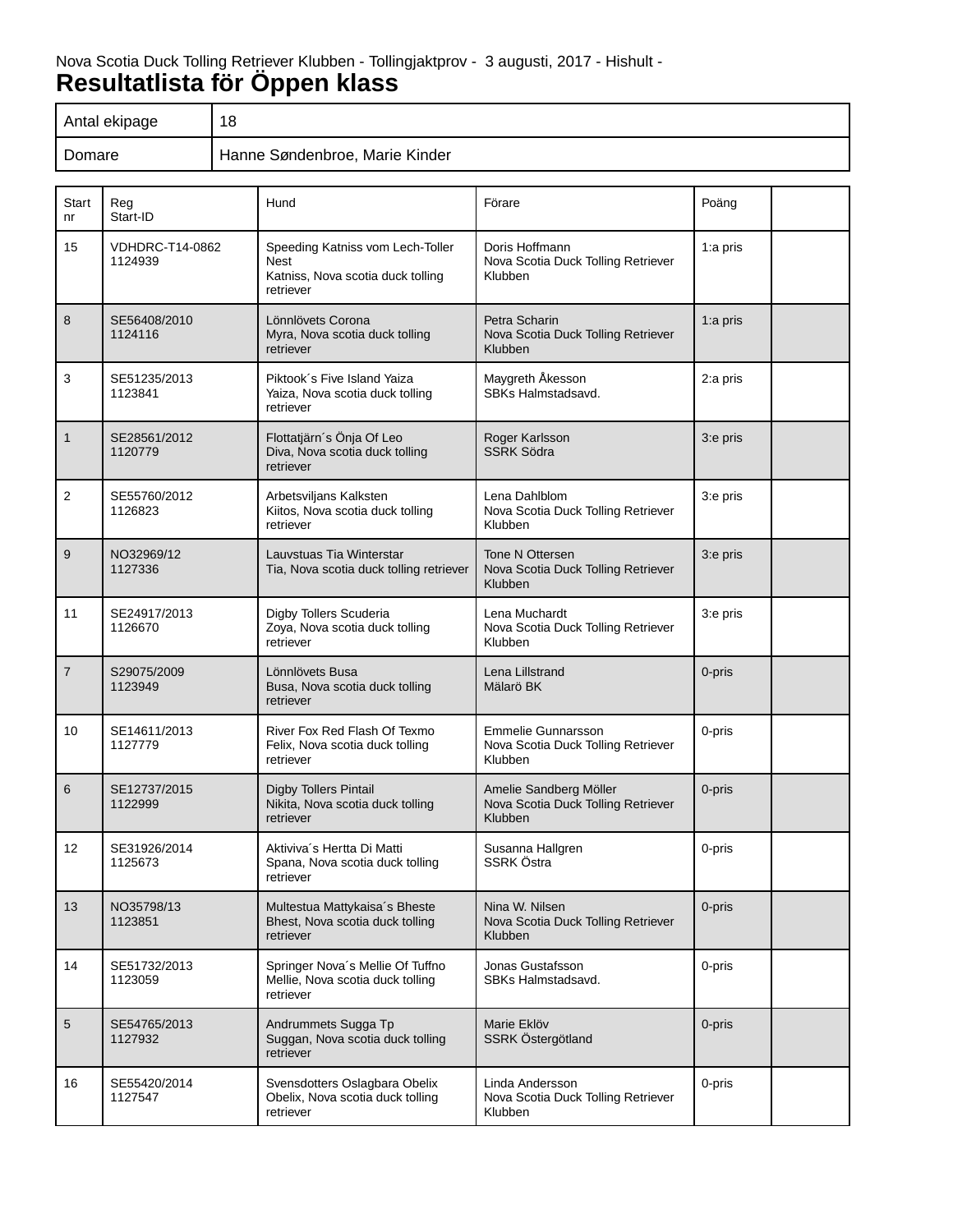| <b>Start</b><br>nr | Rea<br>Start-ID         | Hund                                                                               | Förare                                                         | Poäng  |  |
|--------------------|-------------------------|------------------------------------------------------------------------------------|----------------------------------------------------------------|--------|--|
| 18                 | SE15511/2010<br>1122869 | Aktiviva's Primero D'nash<br>Knyst, Nova scotia duck tolling<br>retriever          | Asa Roosgvist<br>Nova Scotia Duck Tolling Retriever<br>Klubben | 0-pris |  |
| 19                 | DK15229/2012<br>1114441 | Quite a Vixen vom Lech-Toller Nest<br>Vixen, Nova scotia duck tolling<br>retriever | Lis Kudsk<br>Nova Scotia Duck Tolling Retriever<br>Klubben     | 0-pris |  |
| 20                 | SE52138/2014<br>1128223 | Agrosofens Kära Hjärtanes<br>Lycka, Nova scotia duck tolling<br>retriever          | Susanne Stier<br>Nova Scotia Duck Tolling Retriever<br>Klubben | 0-pris |  |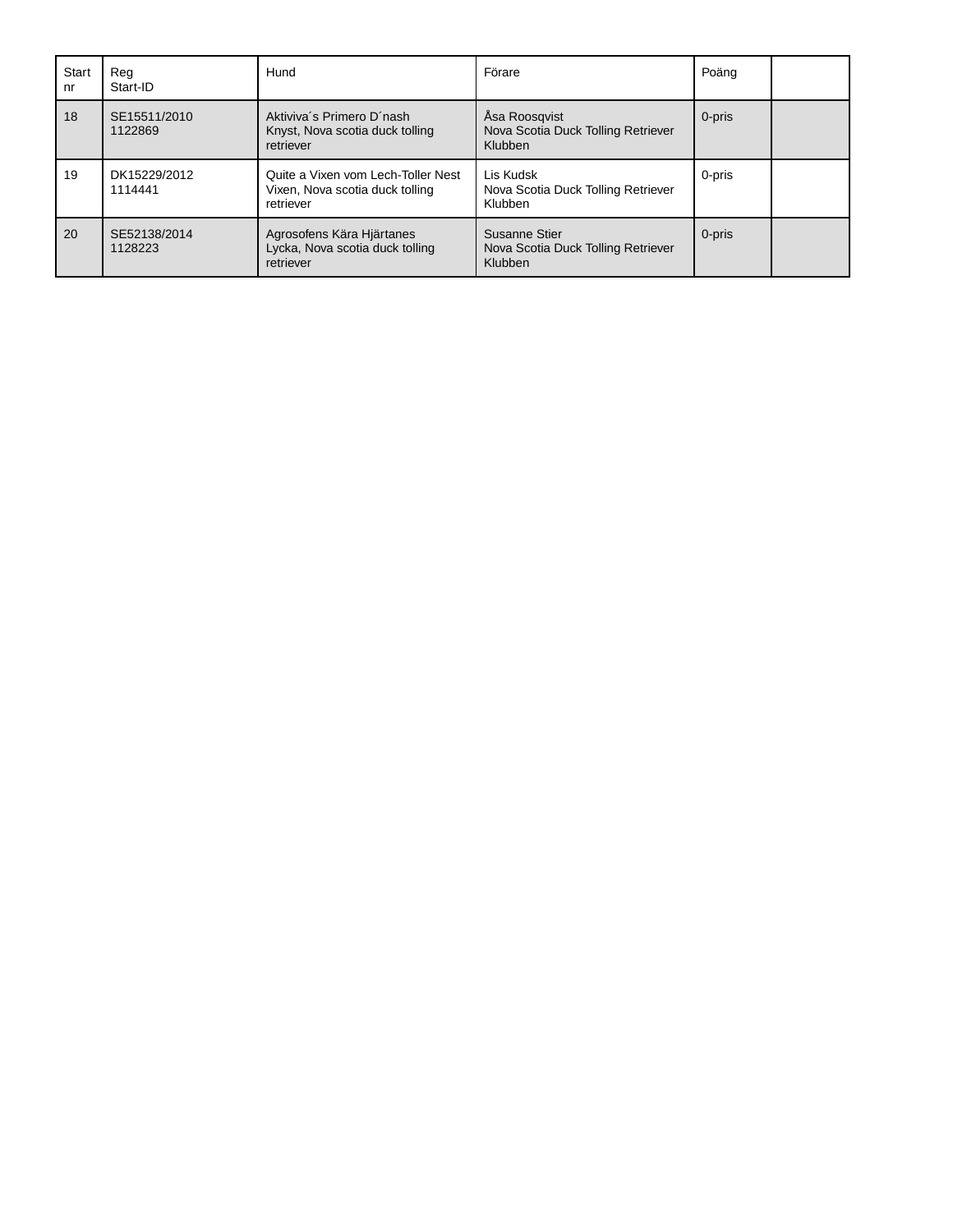# Nova Scotia Duck Tolling Retriever Klubben - Tollingjaktprov - 4 augusti, 2017 - Hishult - **Resultatlista för Öppen klass**

| Antal ekipage | ᇧ                              |
|---------------|--------------------------------|
| Domare        | Hanne Søndenbroe, Marie Kinder |

| <b>Start</b><br>nr | Reg<br>Start-ID                   | Hund                                                                           | Förare                                                                   | Poäng    |           |
|--------------------|-----------------------------------|--------------------------------------------------------------------------------|--------------------------------------------------------------------------|----------|-----------|
| 14                 | SE14609/2013<br>1127614           | River Fox Red Fire Of Texmo<br>Moltas, Nova scotia duck tolling<br>retriever   | Emma Sjöberg<br><b>SSRK</b>                                              | 1:a pris | <b>HP</b> |
| 19                 | SE44450/2011<br>1127417           | <b>Tollarbellas Liebling</b><br>Sunnan, Nova scotia duck tolling<br>retriever  | Maike Boehm<br>Nova Scotia Duck Tolling Retriever<br>Klubben             | 1:a pris |           |
| 8                  | SE16958/2015<br>1121677           | Arbetsviljans Risgryn<br>Doris, Nova scotia duck tolling<br>retriever          | Emma Nilbrink<br>Nova Scotia Duck Tolling Retriever<br>Klubben           | 2:a pris |           |
| $\overline{7}$     | SE32631/2013<br>1124212           | Lönnlövets Scilla<br>Stina, Nova scotia duck tolling<br>retriever              | Kristina Nilbrink<br>Nova Scotia Duck Tolling Retriever<br>Klubben       | 2:a pris |           |
| 2                  | SE15573/2014<br>1121032           | Agrosofens Rea-Lisa<br>Rea, Nova scotia duck tolling<br>retriever              | Agneta Fast Karberg<br>Nova Scotia Duck Tolling Retriever<br>Klubben     | 2:a pris |           |
| 15                 | SE32634/2013<br>1121728           | Lönnlövets Lotus<br>Diesel, Nova scotia duck tolling<br>retriever              | Emilia Gröndal<br>Nova Scotia Duck Tolling Retriever<br>Klubben          | 2:a pris |           |
| 10                 | SE23617/2013<br>1127334           | Arbetsviljans Tigerkaka<br>Lova, Nova scotia duck tolling<br>retriever         | Elisabet Nordqvist<br>Väsby BK                                           | 2:a pris |           |
| 16                 | SE38992/2014<br>1127627           | Agrosofens Redo-Visa<br>Moa, Nova scotia duck tolling<br>retriever             | Torbjörn Nilsson<br>Nova Scotia Duck Tolling Retriever<br>Klubben        | 3:e pris |           |
| 17                 | SE52635/2011<br>1125604           | Vildandens Leet Af Pixboot<br>Elite, Nova scotia duck tolling<br>retriever     | Anette Björgell<br><b>SSRK Södra</b>                                     | 3:e pris |           |
| 12                 | <b>VDHDRC-T13-0794</b><br>1126827 | Casarrondo Calino-Mîru adan<br>Mîru, Nova scotia duck tolling<br>retriever     | Ann-Christin Kuhn<br>Nova Scotia Duck Tolling Retriever<br>Klubben       | 3:e pris |           |
| 13                 | SE56409/2010<br>1106351           | Lönnlövets Sol<br>Tuva, Nova scotia duck tolling<br>retriever                  | Nathalie Sandin<br>Nova Scotia Duck Tolling Retriever<br>Klubben         | 0-pris   |           |
| 11                 | DK20085/2011<br>1123271           | <b>Redborn First Edition</b><br>Tristan, Nova scotia duck tolling<br>retriever | Anina Steentofte<br>Nova Scotia Duck Tolling Retriever<br>Klubben        | 0-pris   |           |
| 9                  | S48967/2007<br>1125467            | Agrosofens Tipptoppa<br>Glada, Nova scotia duck tolling<br>retriever           | Helen Häggström<br>SSRK Östra                                            | 0-pris   |           |
| 20                 | DK16068/2014<br>1123270           | Redborn Ultimate By Request<br>Vicky, Nova scotia duck tolling<br>retriever    | Anina Steentofte<br>Nova Scotia Duck Tolling Retriever<br><b>Klubben</b> | 0-pris   |           |
| 18                 | SE60027/2014<br>1127661           | Fägrings Salty Chianti<br>Charlie, Nova scotia duck tolling<br>retriever       | Olivia Olaisson<br>Stockholms Södra BK                                   | 0-pris   |           |
| 6                  | S43648/2008<br>1121645            | Fägrings Salta Brage<br>Brage, Nova scotia duck tolling<br>retriever           | Lena Skugge Pettersson<br>Askersunds BK                                  | 0-pris   |           |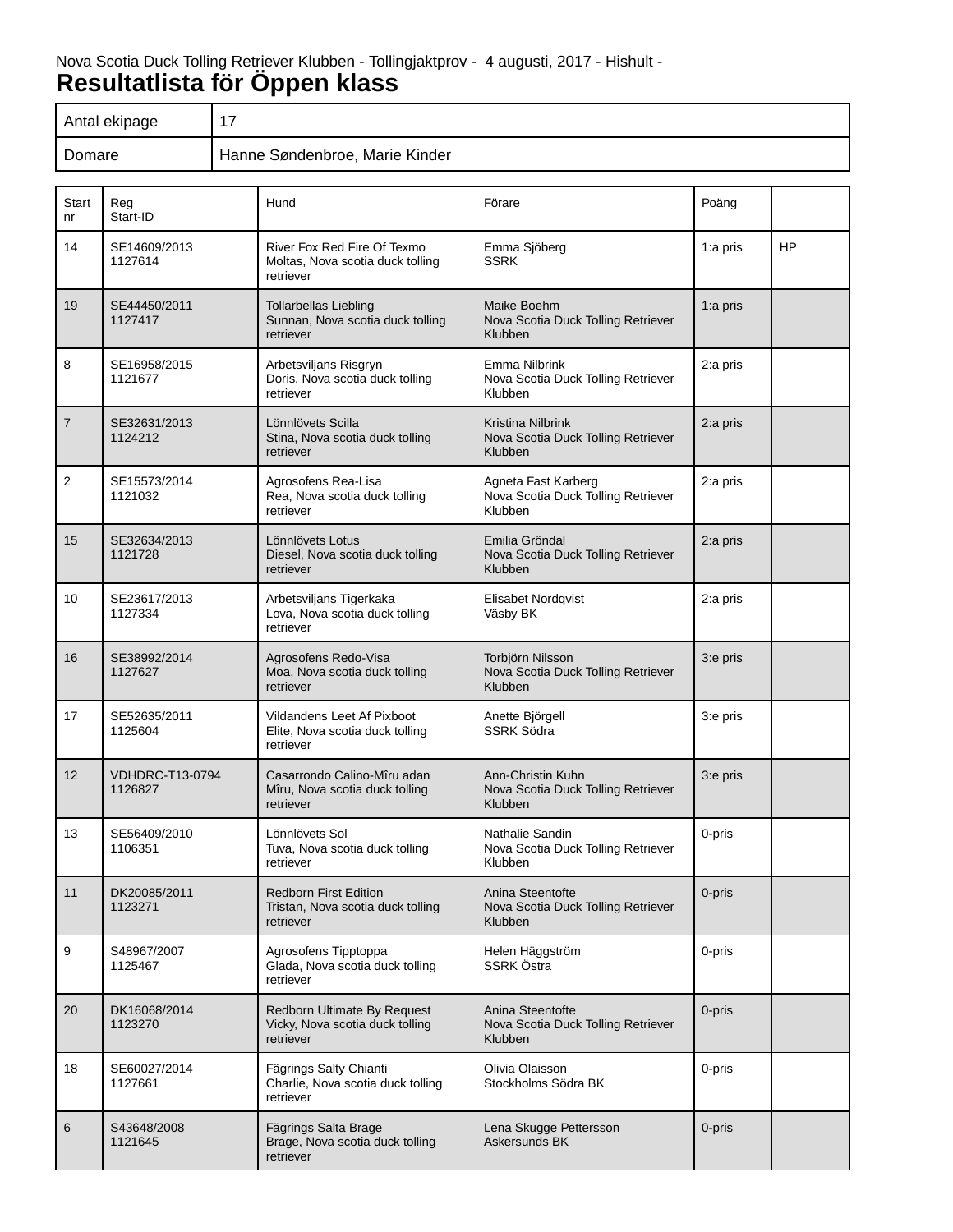# Nova Scotia Duck Tolling Retriever Klubben - Tollingjaktprov - 5 augusti, 2017 - Hishult - **Resultatlista för Öppen klass**

| Antal ekipage |                                      |
|---------------|--------------------------------------|
| Domare        | Hanne Søndenbroe, Sverker Haraldsson |

| <b>Start</b><br>nr | Reg<br>Start-ID         | Hund                                                                         | Förare                                                                   | Poäng    |           |
|--------------------|-------------------------|------------------------------------------------------------------------------|--------------------------------------------------------------------------|----------|-----------|
| 5                  | SE55757/2012<br>1127623 | Arbetsviljans Flinta<br>Svinto, Nova scotia duck tolling<br>retriever        | Kenth Fredriksson<br>Nova Scotia Duck Tolling Retriever<br>Klubben       | 1:a pris |           |
| 2                  | SE56540/2014<br>1125539 | River Fox Freeze Of Simo<br>Scott, Nova scotia duck tolling<br>retriever     | Cornelia Merlöv Larsson<br>Nova Scotia Duck Tolling Retriever<br>Klubben | 1:a pris | <b>HP</b> |
| 8                  | SE47884/2011<br>1124347 | Riverbreeze Dream Team Apach<br>Hobbe, Nova scotia duck tolling<br>retriever | Kristina Kollback<br>Sveriges Hundungdom                                 | 1:a pris |           |
| $\mathbf{1}$       | SE47919/2013<br>1123348 | River Fox Tromb Av Kolfix<br>Maddox, Nova scotia duck tolling<br>retriever   | Emma Strömbäck<br><b>SSRK Södra</b>                                      | 2:a pris |           |
| 4                  | SE56542/2014<br>1122998 | River Fox Frost Of Simo<br>Mynta, Nova scotia duck tolling<br>retriever      | Marie-Louise Huldt<br><b>SSRK Södra</b>                                  | 3:e pris |           |
| 3                  | SE42883/2014<br>1120681 | Rödtottarnas Sjöbuse<br>Buddy, Nova scotia duck tolling<br>retriever         | Erika Wang<br>Kungälvs Brukshundklubb                                    | 3:e pris |           |
| $\overline{7}$     | SE42885/2014<br>1126905 | Rödtottarnas Sjöguld<br>Doris, Nova scotia duck tolling<br>retriever         | Jennie Weimén<br>Kungälvs Brukshundklubb                                 | 0-pris   |           |
| 6                  | SE54767/2013<br>1127908 | Andrummets Leopard Strv<br>Lotus, Nova scotia duck tolling<br>retriever      | Camilla Sjögren<br>Nordmalings BHK                                       | 0-pris   |           |
| 10                 | SE41956/2011<br>1127931 | <b>Andrummets Fisk</b><br>Fetch, Nova scotia duck tolling<br>retriever       | Marie Eklöv<br>SSRK Östergötland                                         | 0-pris   |           |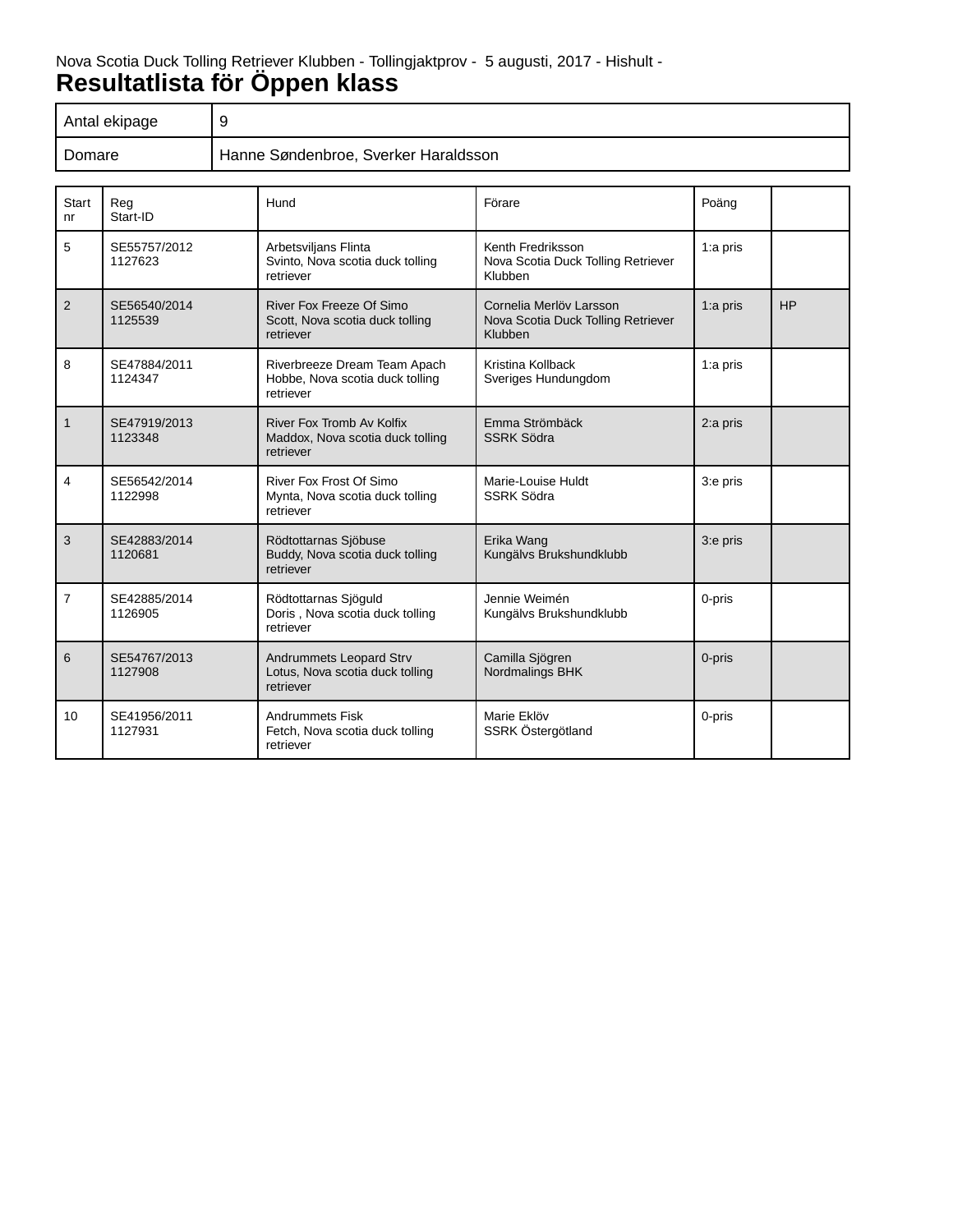#### Nova Scotia Duck Tolling Retriever Klubben - Tollingjaktprov - 3 augusti, 2017 - Hishult - **Resultatlista för Elitklass**

| Antal ekipage | 9               |
|---------------|-----------------|
| Domare        | Monica Anderson |

| <b>Start</b><br>nr | Reg<br>Start-ID         | Hund                                                                                     | Förare                                                            | Poäng    |  |
|--------------------|-------------------------|------------------------------------------------------------------------------------------|-------------------------------------------------------------------|----------|--|
| $\mathbf{1}$       | SE49217/2012<br>1125073 | Qourageous Quicksilver Vom Lech-<br>Tol<br>Silver, Nova scotia duck tolling<br>retriever | Jan Alenfall<br><b>SSRK Södra</b>                                 | 1:a pris |  |
| $\overline{4}$     | SE60966/2011<br>1126902 | Tollarbos Uniga Wilmer As Gun<br>Wilmer, Nova scotia duck tolling<br>retriever           | Guro Nordhagen<br>Nova Scotia Duck Tolling Retriever<br>Klubben   | 3:e pris |  |
| 5                  | S35124/2008<br>1127964  | Agrosofens Fiina I Kråksången<br>Impa, Nova scotia duck tolling<br>retriever             | Annika Bergquist<br>Nova Scotia Duck Tolling Retriever<br>Klubben | 0-pris   |  |
| $\overline{2}$     | S30873/2008<br>1127219  | <b>Bluenosers Pacific Phoenix</b><br>Phoenix, Nova scotia duck tolling<br>retriever      | Ingrid Larsson<br>Nova Scotia Duck Tolling Retriever<br>Klubben   | 0-pris   |  |
| 3                  | SE47886/2011<br>1124988 | Riverbreeze Dream Team Kiowa<br>Izac, Nova scotia duck tolling<br>retriever              | Jessica Hulten<br>Nova Scotia Duck Tolling Retriever<br>Klubben   | 0-pris   |  |
| 6                  | SE24912/2013<br>1122868 | Digby Tollers Daytona<br>Noice, Nova scotia duck tolling<br>retriever                    | Åsa Roosgvist<br>Nova Scotia Duck Tolling Retriever<br>Klubben    | 0-pris   |  |
| $\overline{7}$     | SE24920/2013<br>1123003 | Digby Tollers Testarossa<br>Rozza, Nova scotia duck tolling<br>retriever                 | Agneta Joonas<br>Nova Scotia Duck Tolling Retriever<br>Klubben    | 0-pris   |  |
| 8                  | SE10394/2011<br>1123002 | <b>Digby Tollers Duck Lips</b><br>Z, Nova scotia duck tolling retriever                  | Tina Joonas<br>Nova Scotia Duck Tolling Retriever<br>Klubben      | 0-pris   |  |
| 17                 | SE47918/2013<br>1128102 | River Fox Storm Av Kolfix<br>Storm, Nova scotia duck tolling<br>retriever                | Sverker Haraldsson<br><b>SSRK Södra</b>                           | 0-pris   |  |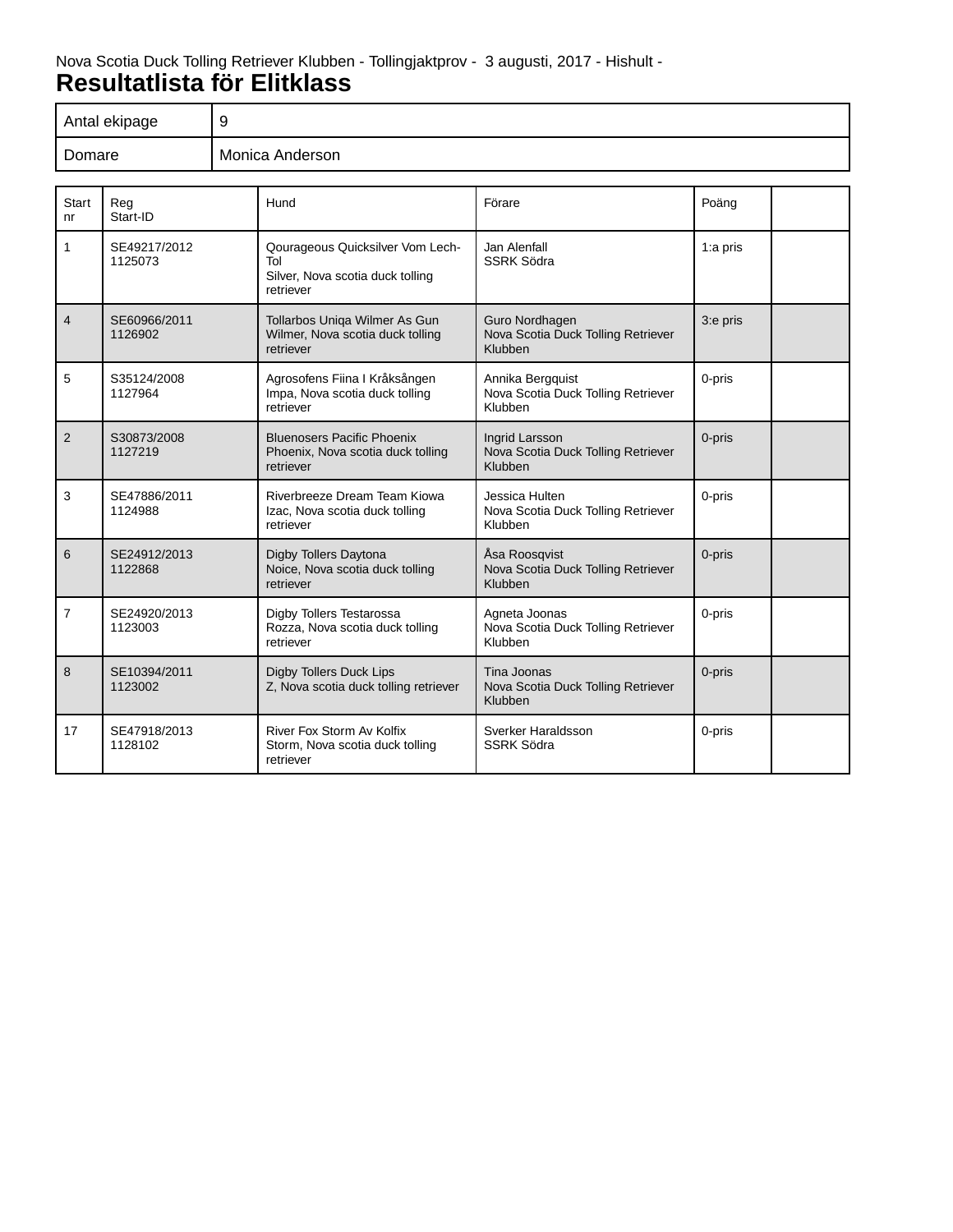### Nova Scotia Duck Tolling Retriever Klubben - Tollingjaktprov - 4 augusti, 2017 - Hishult - **Resultatlista för Elitklass**

| Antal ekipage | ັ               |
|---------------|-----------------|
| Domare        | Monica Anderson |

| <b>Start</b><br>n <sub>r</sub> | Reg<br>Start-ID           | Hund                                                                            | Förare                                                               | Poäng      |  |
|--------------------------------|---------------------------|---------------------------------------------------------------------------------|----------------------------------------------------------------------|------------|--|
| 8                              | SE15012/2013<br>1126769   | Krokasmedens Å-Lewis<br>Lewis, Nova scotia duck tolling<br>retriever            | Martina Svensson<br><b>Tiörns BK</b>                                 | 1:a pris   |  |
| 3                              | SE36059/2012<br>1122862   | West Coast Tollers Vackre Frej<br>Lukas, Nova scotia duck tolling<br>retriever  | Petronella Lindholm<br>Nova Scotia Duck Tolling Retriever<br>Klubben | $1:a$ pris |  |
| 5                              | S35123/2008<br>1124149    | <b>Agrosofens Fiinslip</b><br>Spex, Nova scotia duck tolling<br>retriever       | Liselott Johansson<br>Nova Scotia Duck Tolling Retriever<br>Klubben  | 1:a pris   |  |
| $\overline{4}$                 | S29073/2009<br>1125424    | Lönnlövets Hasta<br>Asta, Nova scotia duck tolling<br>retriever                 | <b>Malin Goding</b><br>SSRK Östergötland                             | 2:a pris   |  |
| $\overline{7}$                 | VDHDRCT09-0457<br>1124932 | Nova Bella vom Lech-Toller Nest<br>Bella, Nova scotia duck tolling<br>retriever | Thomas Hoffmann<br>Nova Scotia Duck Tolling Retriever<br>Klubben     | 3:e pris   |  |
| 6                              | DK17686/2011<br>1124921   | Redforesthunter Halifax<br>Hali, Nova scotia duck tolling<br>retriever          | Maria Petersen<br>Nova Scotia Duck Tolling Retriever<br>Klubben      | 0-pris     |  |
| 2                              | SE15513/2010<br>1127696   | Aktiviva's Protos D'nash<br>Kenzo, Nova scotia duck tolling<br>retriever        | Marina Johnsson<br>Nova Scotia Duck Tolling Retriever<br>Klubben     | 0-pris     |  |
| $\mathbf{1}$                   | S43652/2008<br>1125605    | Kanadickens Dolphin Of Mafli<br>Pixel, Nova scotia duck tolling<br>retriever    | Anette Björgell<br><b>SSRK Södra</b>                                 | 0-pris     |  |